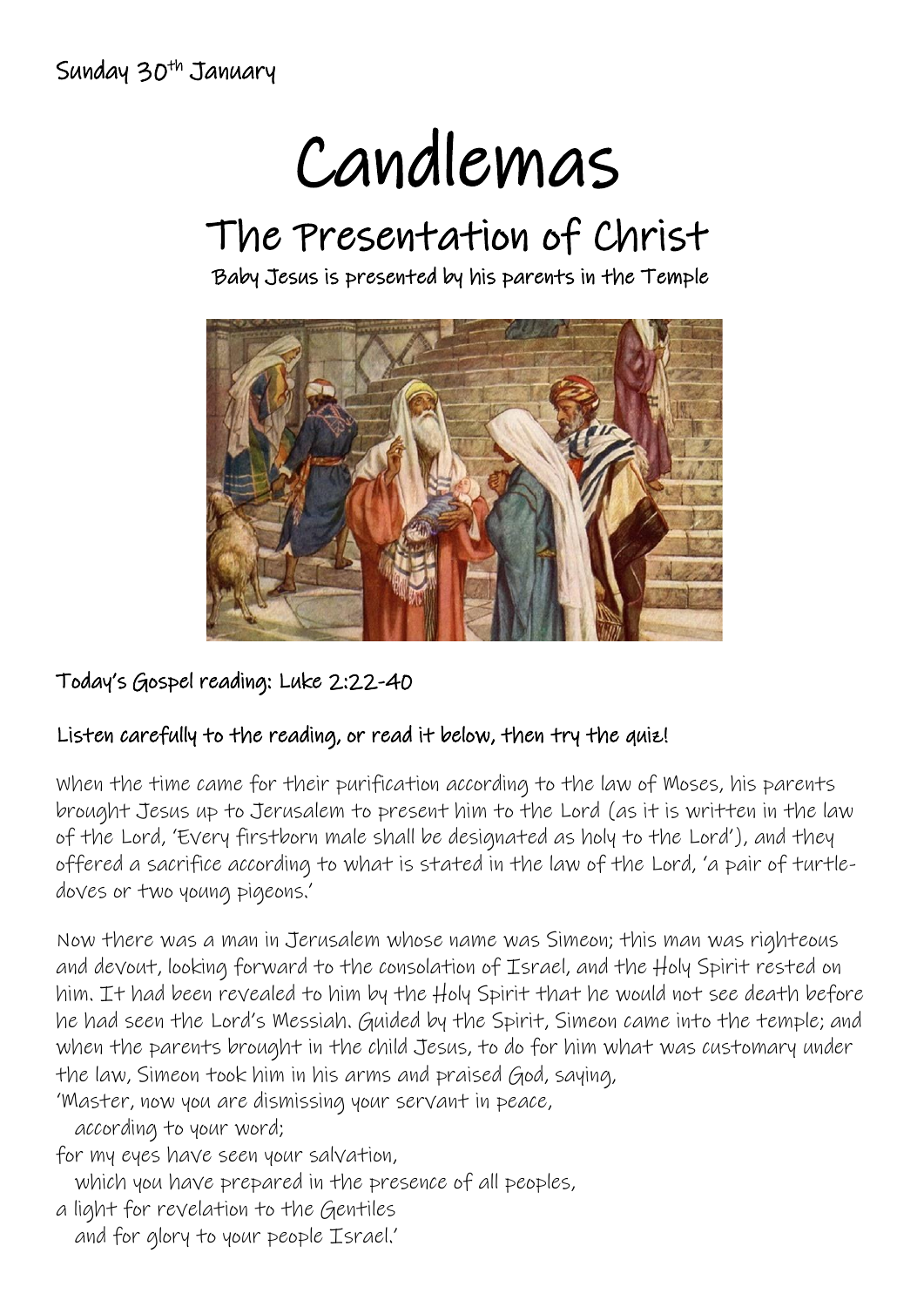And the child's father and mother were amazed at what was being said about him. Then Simeon blessed them and said to his mother Mary, 'This child is destined for the falling and the rising of many in Israel, and to be a sign that will be opposed so that the inner thoughts of many will be revealed—and a sword will pierce your own soul too.'

There was also a prophet, Anna the daughter of Phanuel, of the tribe of Asher. She was of a great age, having lived with her husband for seven years after her marriage, then as a widow to the age of eighty-four. She never left the temple but worshipped there with fasting and prayer night and day. At that moment she came, and began to praise God and to speak about the child to all who were looking for the redemption of Jerusalem.

When they had finished everything required by the law of the Lord, they returned to Galilee, to their own town of Nazareth. The child grew and became strong, filled with wisdom; and the favour of God was upon him.

### Quiz time!

| 3. Who were the two people waiting for them in the  |
|-----------------------------------------------------|
| 4. What did Simeon do when he saw Jesus?            |
|                                                     |
| 6. After this event, where did Mary and Joseph take |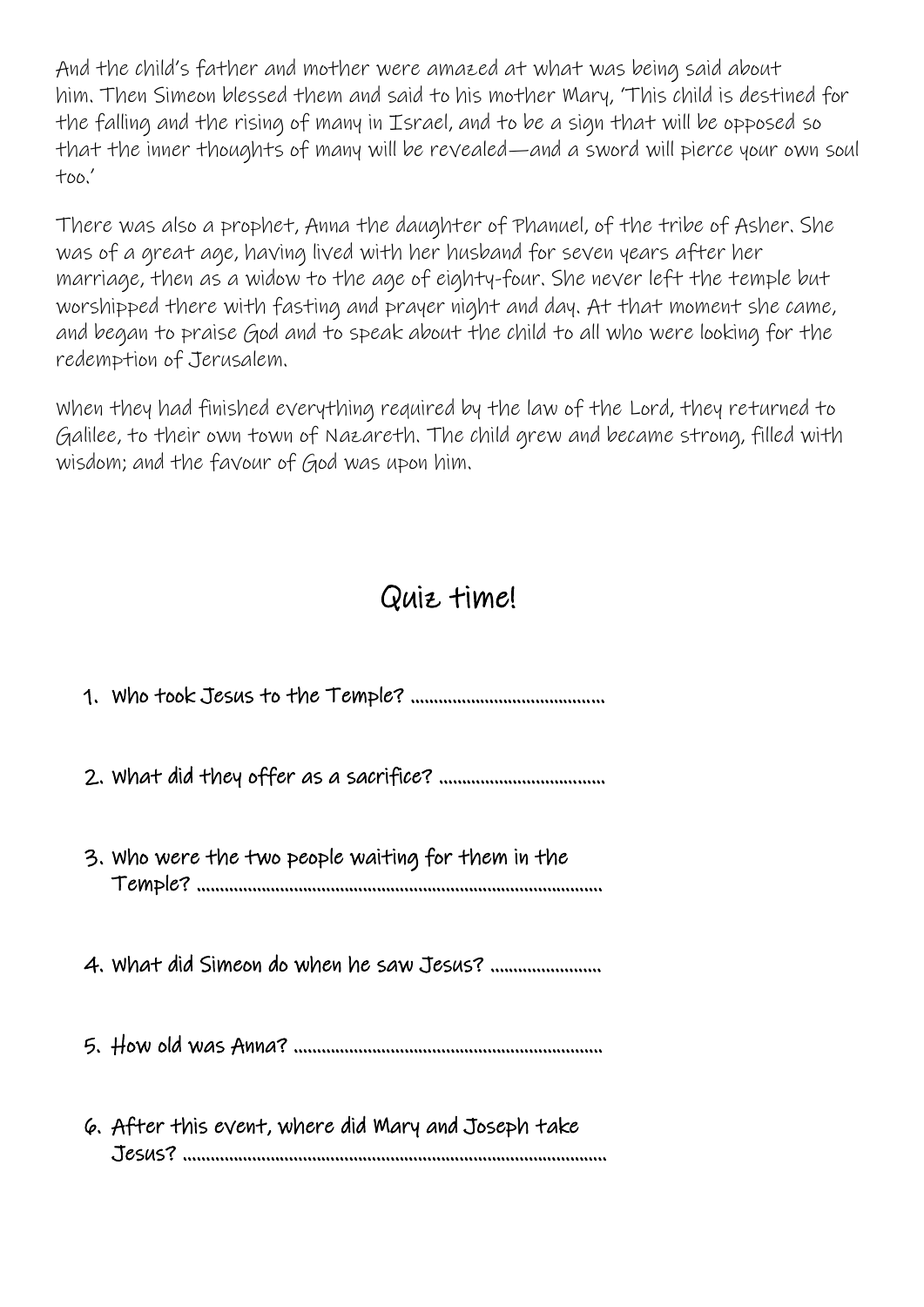- Candlemas falls on 2 February but sometimes we move our celebration to the nearest Sunday.
- Candlemas commemorates Joseph and Mary keeping the Jewish law for three ceremonies: the purification of the mother, the redemption of the firstborn and the presentation of the child to the service of God.
- The words of Simeon's prayer of thanksgiving form the "Nunc Dimittis", sung or said every day of the year in our churches and cathedrals at Evensong.
- The festival is called Candlemas because this was the day that all the Church's candles for the year were blessed.
- On Candlemas night, many people place lighted candles in their windows at home.
- This ancient festival of light marks the mid-point of winter, half way between the winter solstice (shortest day) and the spring equinox.
- Snowdrops are known as "Candlemas bells" and are a symbol of hope that springtime will come. These tiny white flowers appear like little lights in dead wood and foliage, as a sign of hope, new beginnings - and the light of Christ.



- There are many old customs and rhymes about Candlemas. Here is one: If Candlemas Day be fair and bright Winter will have another fight. If Candlemas Day brings cloud and rain, Winter won't come again.
- At Candlemas we turn from the celebration of Christmas and begin to look towards Lent, in preparation for Easter.